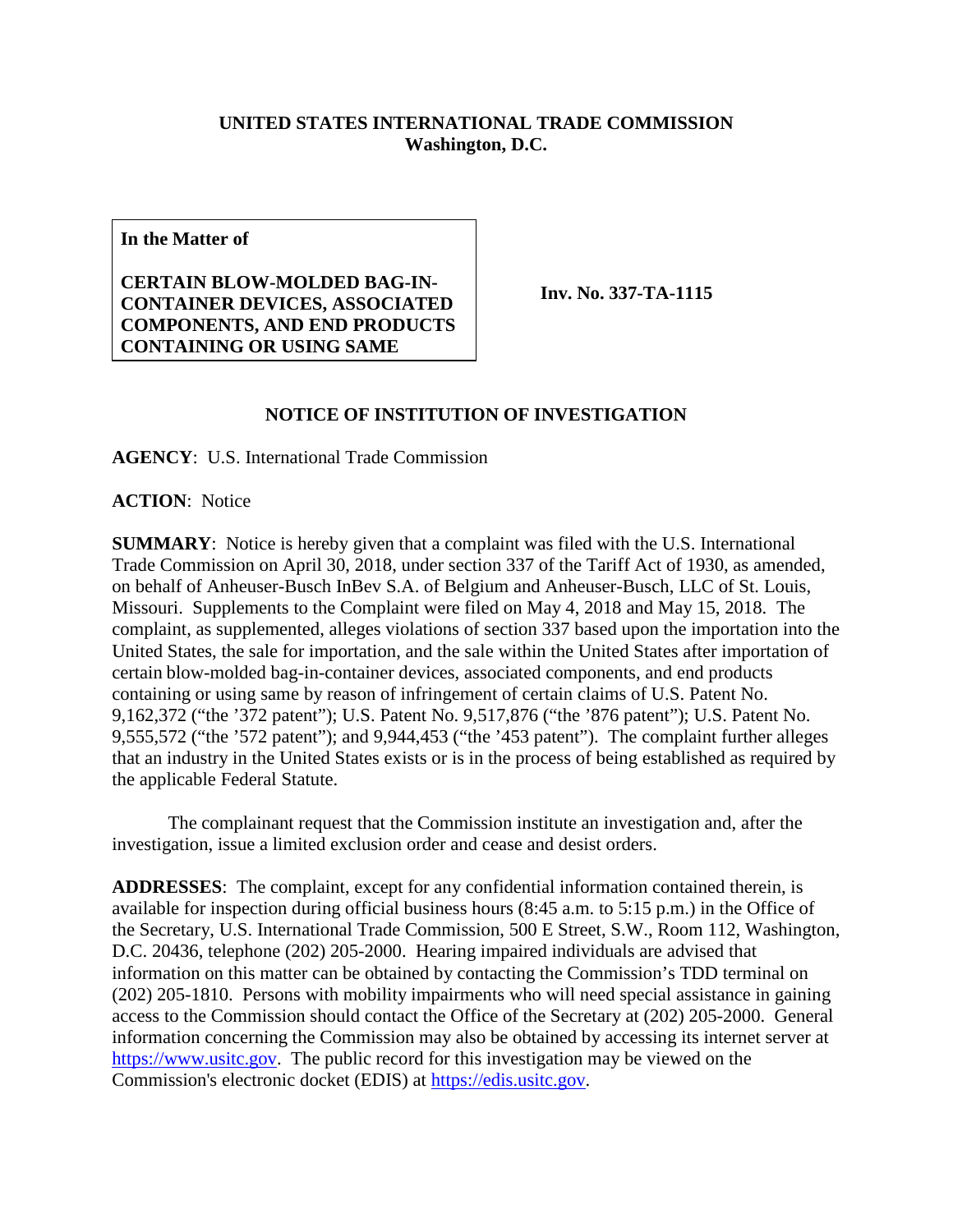**FOR FURTHER INFORMATION CONTACT**: Katherine Hiner, Office of the Secretary, Docket Services Division, U.S. International Trade Commission, telephone (202) 205-1802.

## **SUPPLEMENTARY INFORMATION**:

**AUTHORITY**: The authority for institution of this investigation is contained in section 337 of the Tariff Act of 1930, as amended, 19 U.S.C. 1337 and in section 210.10 of the Commission's Rules of Practice and Procedure, 19 C.F.R. 210.10 (2018).

**SCOPE OF INVESTIGATION**: Having considered the complaint, the U.S. International Trade Commission, on May 30, 2018, **ORDERED THAT** –

(1) Pursuant to subsection (b) of section 337 of the Tariff Act of 1930, as amended, an investigation be instituted to determine whether there is a violation of subsection  $(a)(1)(B)$  of section 337 in the importation into the United States, the sale for importation, or the sale within the United States after importation of certain blow-molded bag-in-container devices, associated components, and end products containing or using same by reason of infringement of one or more of claim 1 of the '372 patent; claims 1-5 of the '876 patent; claims 7-17 of the '572 patent; and claims 1, 2, and 4-7 of the '453 patent, and whether an industry in the United States exists or is in the process of being established as required by subsection (a)(2) of section 337;

(2) For the purpose of the investigation so instituted, the following are hereby named as parties upon which this notice of investigation shall be served:

(a) The complainants are:

Anheuser-Busch InBev S.A. Brouwerijplein 1 3000 Leuven, Belgium

Anheuser-Busch, LLC One Busch Place St. Louis, Missouri 63118

(b) The respondents are the following entities alleged to be in violation of section 337, and are the parties upon which the complaint is to be served:

> Heineken International B.V. Tweede Weteringplantsoen 21 Amsterdam 1017 ZD Netherlands

> Heineken N.V. Tweede Weteringplantsoen 21 Amsterdam 1017 ZD Netherlands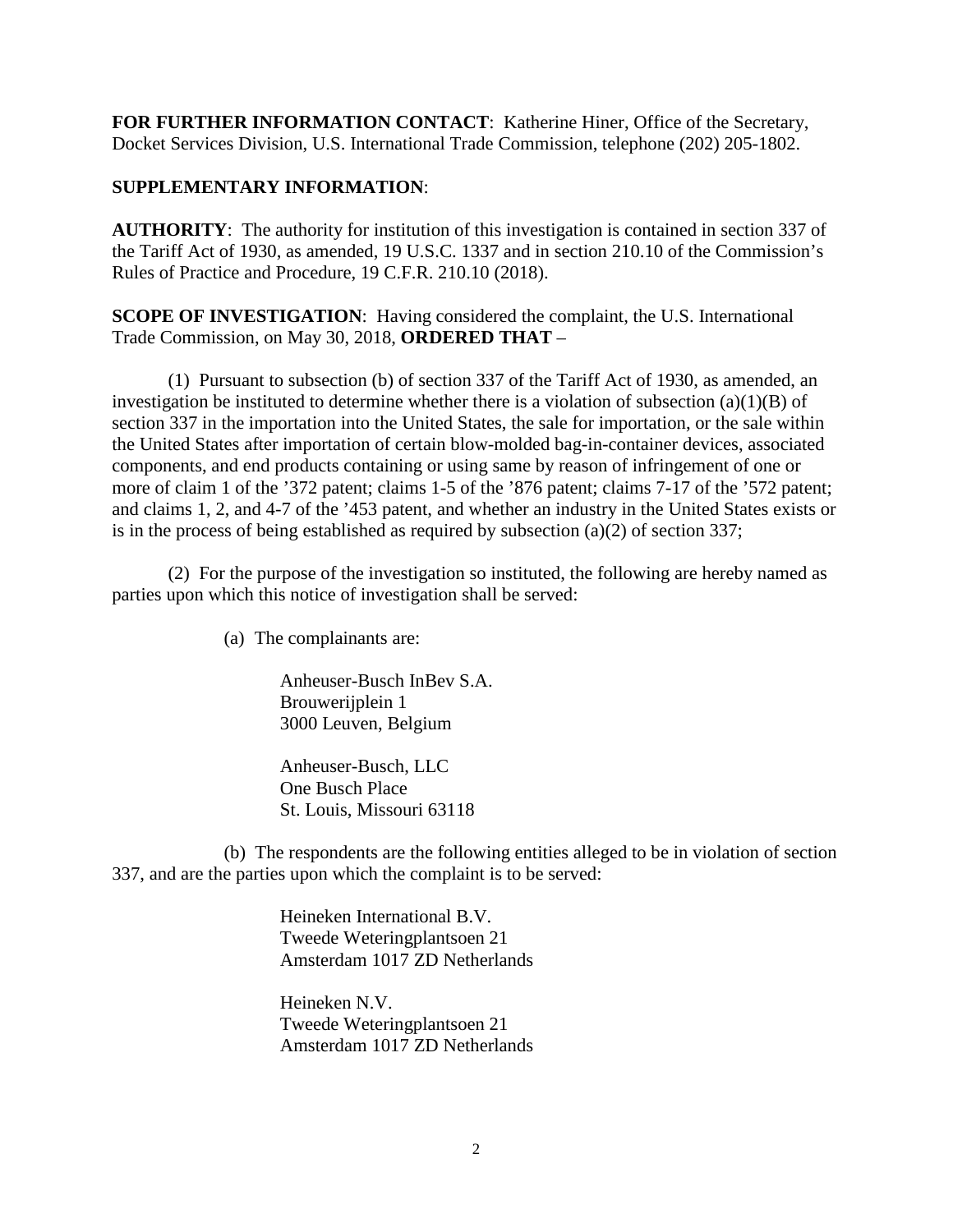Heineken USA Inc. 360 Hamilton Avenue Suite 1103 White Plains, NY 10601

Heineken Holding N.V. Tweede Weteringplantsoen 5 Amsterdam 1017 ZD Netherlands

Heineken Beer Systems B.V. Tweede Weteringplantsoen 21 Amsterdam 1017 ZD Netherlands

Heineken Brouwerijen B.V. Tweede Weteringplantsoen 21 Amsterdam 1017 ZD Netherlands

Heineken Export Americas B.V. Tweede Weteringplantsoen 21 Amsterdam 1017 ZD Netherlands

Heineken Global Procurement B.V Tweede Weteringplantsoen 21 Amsterdam 1017 ZD Netherlands

(3) For the investigation so instituted, the Chief Administrative Law Judge, U.S. International Trade Commission, shall designate the presiding Administrative Law Judge.

The Office of Unfair Import Investigations will not participate as a party in this investigation.

Responses to the complaint and the notice of investigation must be submitted by the named respondents in accordance with section 210.13 of the Commission's Rules of Practice and Procedure, 19 C.F.R. 210.13. Pursuant to 19 C.F.R. 201.16(e) and 210.13(a), such responses will be considered by the Commission if received not later than 20 days after the date of service by the Commission of the complaint and the notice of investigation. Extensions of time for submitting responses to the complaint and the notice of investigation will not be granted unless good cause therefor is shown.

Failure of a respondent to file a timely response to each allegation in the complaint and in this notice may be deemed to constitute a waiver of the right to appear and contest the allegations of the complaint and this notice, and to authorize the administrative law judge and the Commission, without further notice to the respondent, to find the facts to be as alleged in the complaint and this notice and to enter an initial determination and a final determination containing such findings, and may result in the issuance of an exclusion order or a cease and desist order or both directed against the respondent.